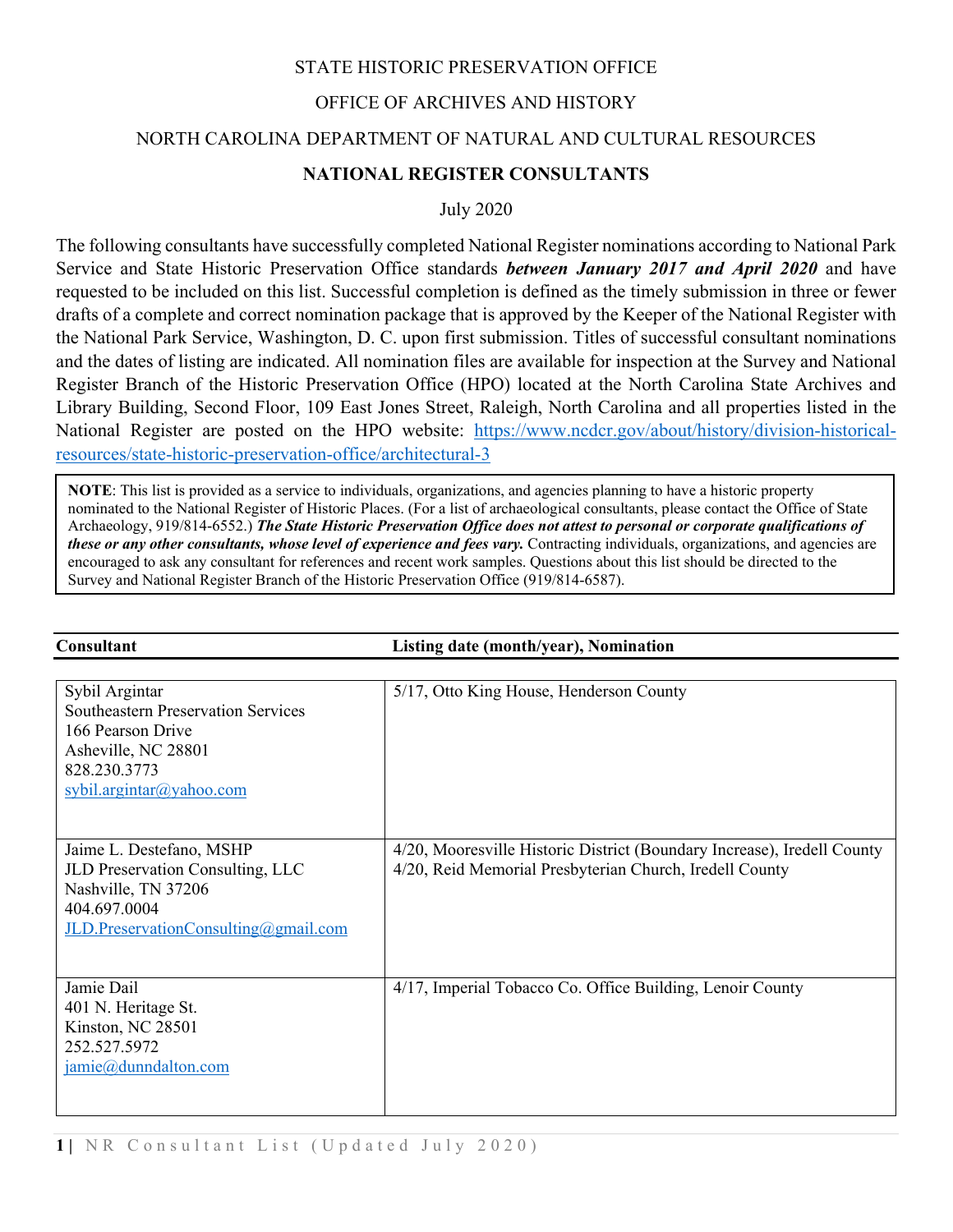# **Consultant Listing date (month/year), Nomination**

| Heather Fearnbach<br>Fearnbach History Services, Inc.<br>3334 Nottingham Road<br>Winston-Salem, NC 27104<br>Phone: 336.765.2661 Fax: 336.768.8166<br>heatherfearnbach@bellsouth.net | 9/17, Granite Mill, Alamance County<br>9/17, J. M. Bernhardt Planing Mill & Box Factory, Caldwell County<br>9/17, Lenoir Cotton Mill / Blue Bell, Inc. Plant, Caldwell County<br>9/17, Highland Park Mill No. 1, Mecklenburg County<br>1/18, Magnolia Place (Boundary Decrease), Burke County<br>1/18, Caswell County Training School, Caswell County<br>1/18, North Carolina Industrial Home for Colored Girls, Orange County<br>1/18, East Spencer Graded School, Rowan County<br>5/18, Flynt House, Forsyth County<br>6/18, Haywood County Hospital, Haywood County<br>1/19, Stamey Company Store, Cleveland County<br>1/19, The Meadows (Boundary Decrease), Henderson County<br>5/19, Lexington Industrial Historic District, Davidson County<br>8/19, Taylorsville Milling Company Roller Mill, Alexander County<br>8/19, Carolina & Northwestern Railway Freight Station, Caldwell Co.<br>8/19, T. Austin & Ernestine L. Finch House, Davidson County<br>8/19, Bunyan S. & Edith W. Womble House, Forsyth County<br>8/19, Caromount Mills, Inc.,-Burlington Industries, Inc. Plant, Nash Co.<br>4/20, Granite-Cora-Holt Mills Historic District, Alamance County<br>4/20, Schley Grange Hall, Orange County |
|-------------------------------------------------------------------------------------------------------------------------------------------------------------------------------------|--------------------------------------------------------------------------------------------------------------------------------------------------------------------------------------------------------------------------------------------------------------------------------------------------------------------------------------------------------------------------------------------------------------------------------------------------------------------------------------------------------------------------------------------------------------------------------------------------------------------------------------------------------------------------------------------------------------------------------------------------------------------------------------------------------------------------------------------------------------------------------------------------------------------------------------------------------------------------------------------------------------------------------------------------------------------------------------------------------------------------------------------------------------------------------------------------------------------|
| Clay Griffith<br><b>Acme Preservation Services</b><br>825C Merriman Avenue #345<br>Asheville, NC 28804<br>828.281.3852<br>$c$ griffith.acme@gmail.com                               | 5/17, Foster's Log Cabin Court, Buncombe County<br>1/18, James Madison and Leah Arcouet Chiles House, Buncombe Co.<br>1/18, Windover, Haywood County<br>5/19, Henry River Mill Village Historic District, Burke County                                                                                                                                                                                                                                                                                                                                                                                                                                                                                                                                                                                                                                                                                                                                                                                                                                                                                                                                                                                             |
| Mary Ruffin Hanbury<br><b>Hanbury Preservation Consulting</b><br>P.O. Box 6049<br>Raleigh, NC 27628<br>919.828.1905<br>maryruffin@hanburypreservation.com                           | 5/17, Berry O'Kelly Historic District, Wake County<br>(with Jeffrey A. Harris)<br>8/19, Gem Theatre, Cabarrus County<br>12/19, Warren Place, Northampton County<br>12/19, St. Ambrose Episcopal Church, Wake County                                                                                                                                                                                                                                                                                                                                                                                                                                                                                                                                                                                                                                                                                                                                                                                                                                                                                                                                                                                                |
| Martha B. and Michael O. Hartley<br>Hartley & Hartley Consultants<br>P.O. Box 834<br>King, NC 27021<br>336.287.1387<br>michael.orion.hartley@gmail.com<br>mahartley@oldsalem.org    | 12/19, Evergreen Farm, Forsyth County                                                                                                                                                                                                                                                                                                                                                                                                                                                                                                                                                                                                                                                                                                                                                                                                                                                                                                                                                                                                                                                                                                                                                                              |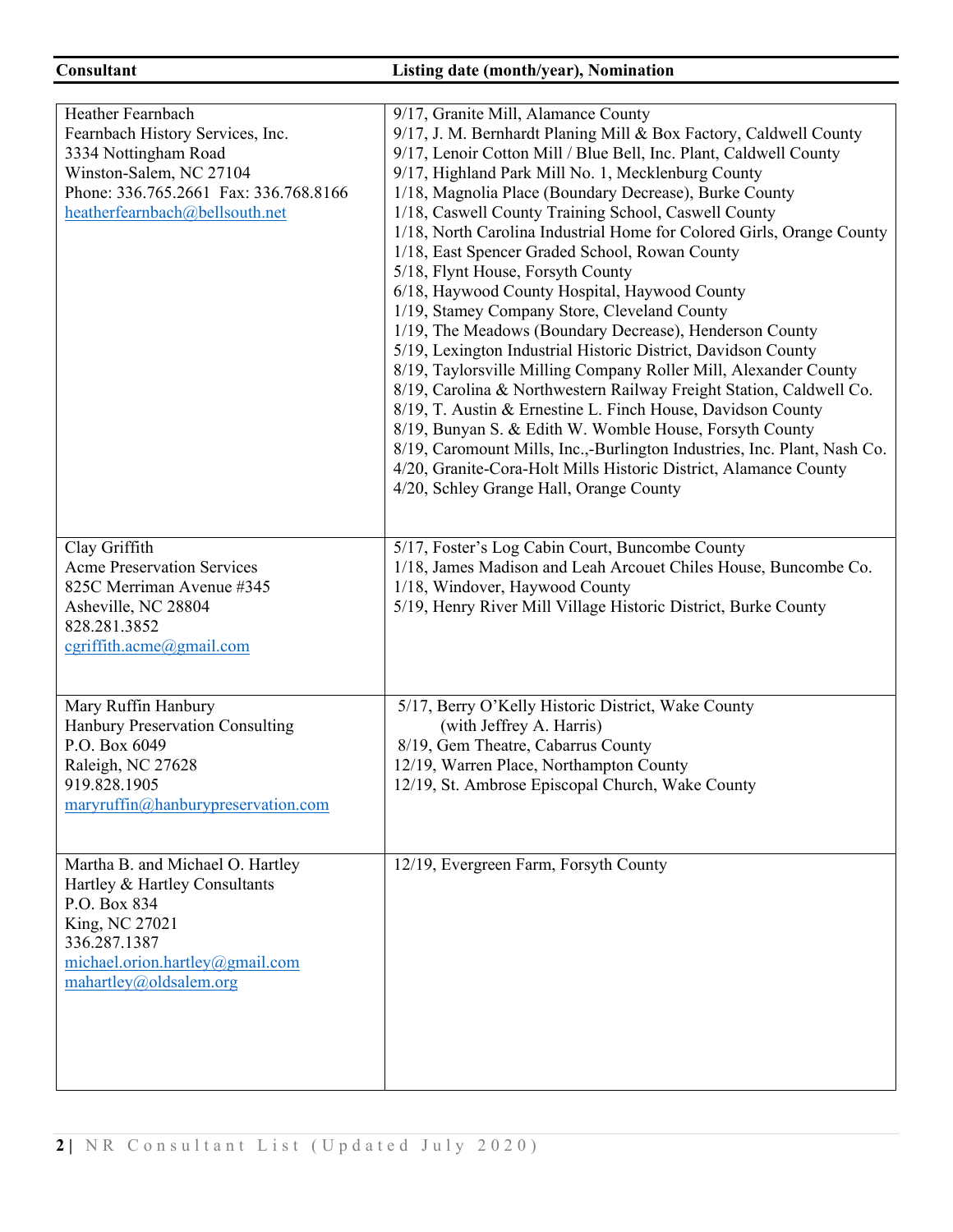**Consultant Listing date (month/year), Nomination** 

| M. Ruth Little, Ph.D.<br>Longleaf Historic Resources<br>2312 Bedford Avenue<br>Raleigh, NC 27607<br>919.412.7804<br>mruthlittle@gmail.com<br>www.longleafhistoricresources.com                                                                                                                          | 9/18, Oak Grove Cemetery, Wake County<br>9/18, Oberlin Cemetery, Wake County                                                                                                                                                                                                       |
|---------------------------------------------------------------------------------------------------------------------------------------------------------------------------------------------------------------------------------------------------------------------------------------------------------|------------------------------------------------------------------------------------------------------------------------------------------------------------------------------------------------------------------------------------------------------------------------------------|
| Richard Mattson, Ph.D. and Frances<br>Alexander<br>Mattson, Alexander and Associates, Inc.<br>2228 Winter Street<br>Charlotte, NC 28205<br>704.376.0985 - R. Mattson<br>704.358.9841 - F. Alexander<br>$r$ lmattson1@gmail.com<br>fpalexander@att.net                                                   | 9/17, Depot Historic District (Boundary Increase), Wake County                                                                                                                                                                                                                     |
| Jennifer F. Martin and Cynthia de Miranda<br>MdM Historical Consultants, Inc.<br>P.O. Box 1399<br>Durham, NC 27702-1399<br>Physical Address: 808 Parker Street<br>Durham, NC 27701<br>919.368.1602 - Jennifer F. Martin<br>919.906.3136 - Cynthia de Miranda<br>jennifer@mdmhc.com<br>cynthia@mdmhc.com | 9/18 - Minneola Manufacturing Co. Cloth Warehouse, Guilford Co.<br>$-M$<br>12/18, Asheville School, Buncombe Co. (Additional Documentation)<br>$-cdM$<br>4/20, Cedar Grove School, Orange County<br>$-M$                                                                           |
| Michelle Michael<br>204 Woodburn Road<br>Raleigh, NC 27605<br>910.257.3047<br>historybydesign@aol.com                                                                                                                                                                                                   | 1/19, Bethlehem Baptist Church, Hertford County<br>4/20, Colerain Historic District, Bertie County                                                                                                                                                                                 |
| J. Daniel Pezzoni<br><b>Landmark Preservation Associates</b><br>6 Houston Street<br>Lexington, VA 24450<br>540.464.5315<br>gilespezzoni@rockbridge.net<br>www.danpezzoni.com                                                                                                                            | 5/19, Oakwood Historic District (Boundary Increase), Catawba County<br>12/19, Ridge Westfield Elementary School, Surry County<br>12/19, Ben and Barbara Graves House, Surry County<br>12/19, Mount Carmel Presbyterian Church & Cemetery,<br>Richmond County and Montgomery County |